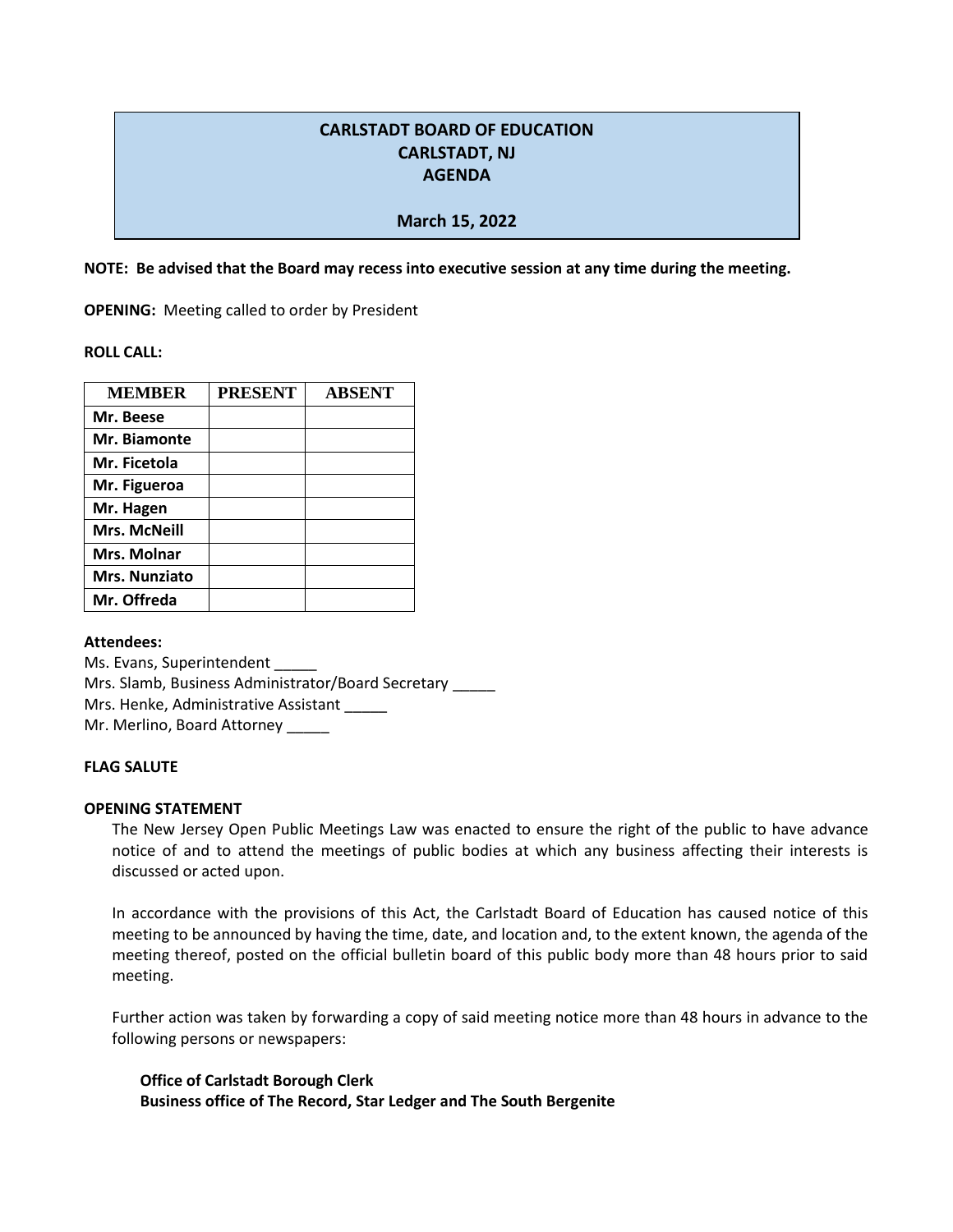| <b>PRESENTATIONS:</b>       |                          | Design Thinking Challenge Winners |  |  |
|-----------------------------|--------------------------|-----------------------------------|--|--|
| <b>APPROVAL OF MINUTES:</b> | <b>February 15, 2022</b> | <b>Regular Meeting</b>            |  |  |
|                             | <b>February 15, 2022</b> | <b>Executive Session</b>          |  |  |

**Moved: Second:**

| <b>MEMBER</b>       | <b>YES</b> | NO | <b>ABSTAIN</b> | <b>ABSENT</b> |
|---------------------|------------|----|----------------|---------------|
| Mr. Beese           |            |    |                |               |
| Mr. Biamonte        |            |    |                |               |
| Mr. Figueroa        |            |    |                |               |
| Mr. Hagen           |            |    |                |               |
| <b>Mrs. McNeill</b> |            |    |                |               |
| Mrs. Molnar         |            |    |                |               |
| Mrs. Nunziato       |            |    |                |               |
| Mr. Offreda         |            |    |                |               |
| Mr. Ficetola        |            |    |                |               |

## **REPORT OF SUPERINTENDENT REPORT OF BUSINESS ADMINISTRATOR/BOARD SECRETARY**

#### **HEARING OF CITIZENS ON AGENDA ITEMS ONLY**

Any citizen present who wishes to be heard on agenda items only, should raise his/her hand to be recognized, state name and address, and limit remarks to five minutes in accordance with board policy. Another Hearing will be conducted after new business for any other matter. The hearing of citizens shall not exceed one hour.

President closes hearing of citizens.

## **REPORT OF COMMITTEES**

#### **INSTRUCTIONAL/PERSONNEL COMMITTEE: (Mrs. Molnar)**

- **1.** Upon the recommendation of the Superintendent of Schools, the Board approves Donny Mantilla as a substitute teacher for the remainder of the 2021-2022 school year, pending completion of all paperwork.
- **2.** Upon the recommendation of the Superintendent of Schools, the Board concurs with Lynda DeCarlo as substitute teacher for the remainder of the 2021-2022 school year.
- **3.** Upon the recommendation of the Superintendent of Schools, the Board approves an extension to the unpaid leave of absence to employee #0843 with a return date of May 31, 2022.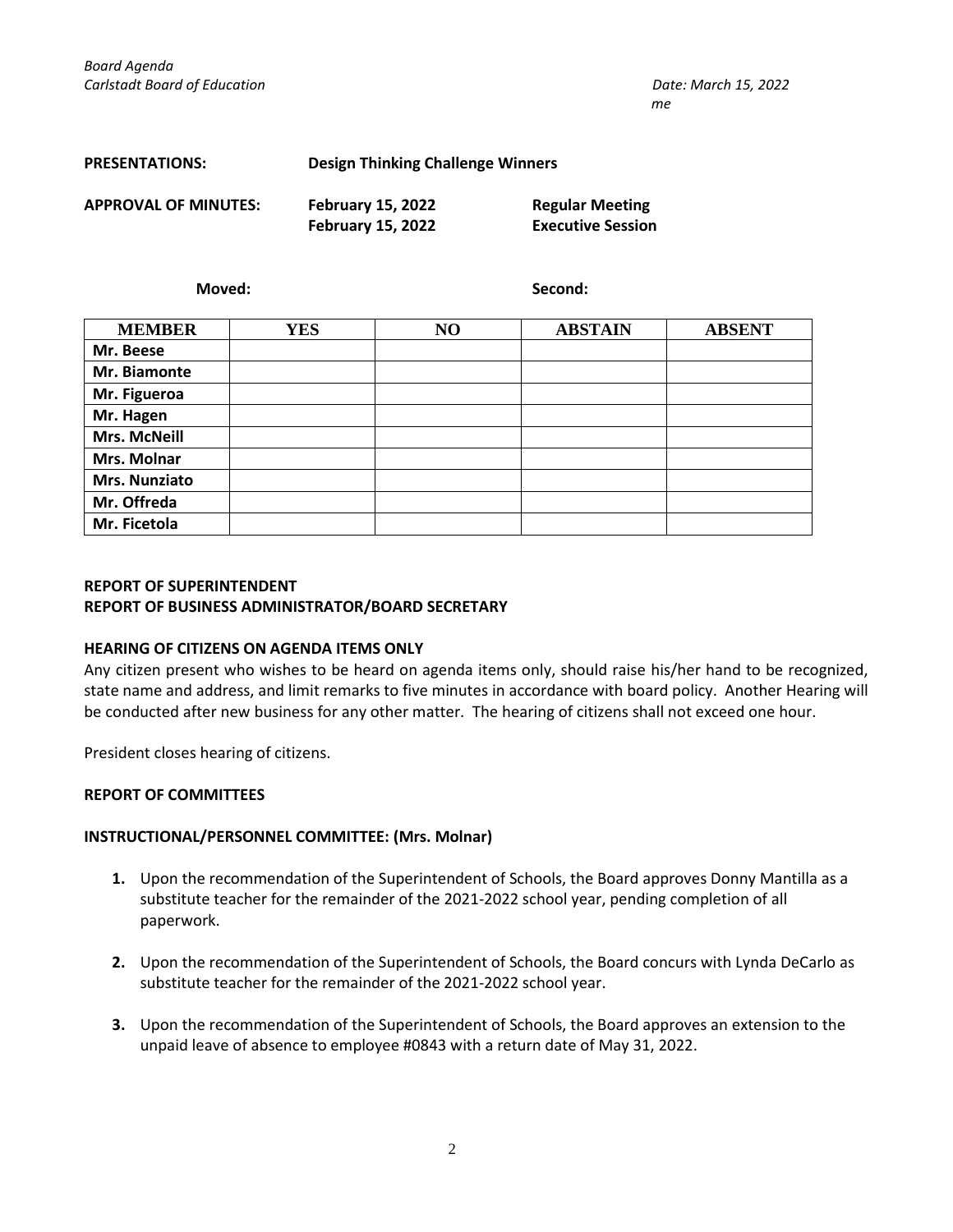*Board Agenda Carlstadt Board of Education Date: March 15, 2022*

**4.** Upon the recommendation of the Superintendent of Schools, the Board approves the following additions to the field trip list:

> DreamWorks Water Park, East Rutherford, NJ Nickelodeon Universe Theme Park, East Rutherford, NJ TiLT A Tracy Lee Stum Museum, East Rutherford, NJ Angry Birds Mini Golf, East Rutherford, NJ Mirror Maze, East Rutherford, NJ Blacklight Mini Golf, East Rutherford, NJ The Rink, East Rutherford, NJ Observation Wheel, East Rutherford, NJ The Escape Game, East Rutherford, NJ Arena STEM, Paramus, NJ Medieval Times, Lyndhurst, NJ Essex County Environmental Center, Roseland, NJ

- **5.** Upon the recommendation of the Superintendent of Schools, the Board concurs with the appointment of Andrew Hartmann as After School Academy (Cycle 2) teacher from February 28, 2022 through May 16, 2022, 4 hours per week at a rate of \$40 per hour.
- **6.** Upon the recommendation of the Superintendent of Schools, the Board concurs with the appointment of Kelly Ydrovo as After School Academy (Cycle 2) teacher from February 28, 2022 through May 16, 2022, 1 hour per week at a rate of \$40 per hour.
- **7.** Upon the recommendation of the Superintendent of Schools, the Board approves the contract extension for Cheryl Mallen, Interim Director of Special Services, through on or about June 3, 2022.
- **8.** Upon the recommendation of the Superintendent of Schools, **the Board approves the amendment to previous motion #11 adopted on November 15, 2021**: Upon the recommendation of the Superintendent of Schools, the Board approves Dawn Garrabrant and Jessica Gutowski as co-advisors of the Eighth grade "NJ Design Thinking Challenge Club", after school beginning November 2021 through **June** 2022, with a minimum of 6 sessions and a maximum of **35** sessions, at the contractual rate of \$56 per session.
- **9.** Upon the recommendation of the Superintendent of Schools, the Board approves James Garde and Theresa Mello as co-advisors of the Grades 6-8 Theater Club, after school beginning March 21, 2022 through on or about April 14, 2022, with a minimum of 6 sessions and a maximum of 20 sessions, at the contractual rate of \$56 per session.
- **10.** Upon the recommendation of the Superintendent of Schools, the Board concurs with the attendance of James Garde at the "NJECC 2022 Annual Educational Technology Conference" sponsored by NJECC on March 8, 2022, with a registration fee of \$110, using entitlements.
- **11.** Upon the recommendation of the Superintendent of Schools, the Board approves the attendance of Jacqueline Henderson at the "Catching Up Students Who've Fallen Behind in Reading" workshop sponsored by Bureau of Education and Development, on March 30, 2022 with a registration fee of \$279, using Title II funds.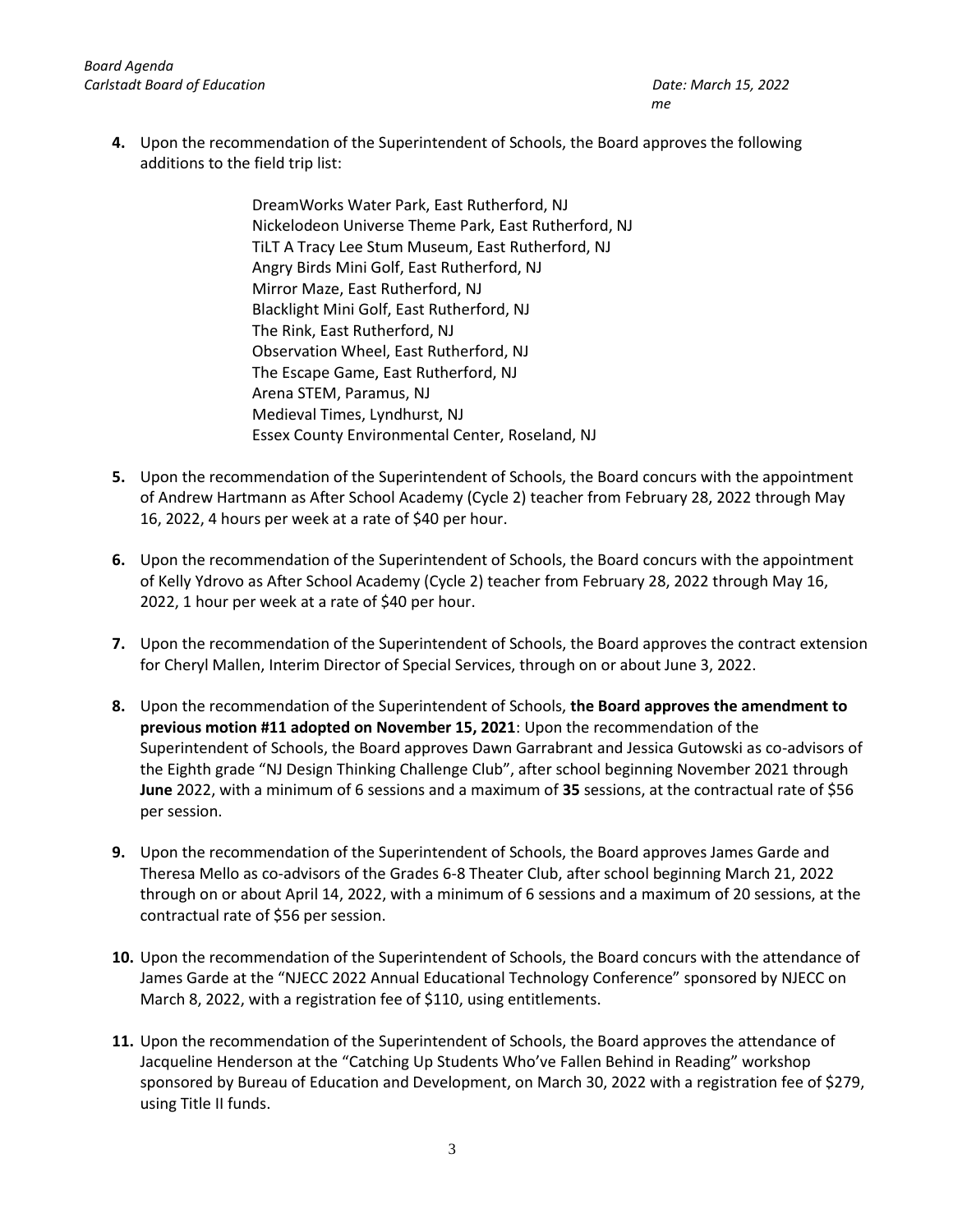**12.** Upon the recommendation of the Superintendent of Schools, the Board approves the attendance of Allison Evans and Janet Olsson at the ISTE's Annual Conference & Expo in New Orleans, LA, June 26, 2022 through June 29, 2022 for a total of \$1320.

> Membership Fee: \$85 each Registration Fee: \$575 each

**13.** Upon the recommendation of the Superintendent of Schools, the Board approves West Bergen Mental Healthcare to provide twelve (12) Social and Emotional Learning small group sessions to grades 5-6 at a cost of \$150 per session for a total of \$1,800 using ESSER funds.

| Moved:        |            | Second:   |                |               |
|---------------|------------|-----------|----------------|---------------|
| <b>MEMBER</b> | <b>YES</b> | <b>NO</b> | <b>ABSTAIN</b> | <b>ABSENT</b> |
| Mr. Beese     |            |           |                |               |
| Mr. Biamonte  |            |           |                |               |
| Mr. Figueroa  |            |           |                |               |
| Mr. Hagen     |            |           |                |               |
| Mrs. McNeill  |            |           |                |               |
| Mrs. Molnar   |            |           |                |               |
| Mrs. Nunziato |            |           |                |               |
| Mr. Offreda   |            |           |                |               |
| Mr. Ficetola  |            |           |                |               |
|               |            |           |                |               |

## **LEGISLATIVE/POLICY COMMITTEE: (Mr. Beese)**

**1.** Upon the recommendation of the Superintendent of Schools, the Board approves upon second reading, the following Policy: (Alert 226)

| Policy-Revised (M)              | #P2415.05 | Student Surveys, Analysis, Evaluations, Examinations,<br>Testing, or Treatment |
|---------------------------------|-----------|--------------------------------------------------------------------------------|
| Policy-Revised (M)              | #P2431.4  | Prevention and Treatment of Sports-Related<br>Concussions and Head Injuries    |
| Regulation-Revised (M) #R2431.4 |           | Prevention and Treatment of Sports-Related<br>Concussions and Head Injuries    |
| Policy-New (M)                  | #P2460.30 | Additional/Compensatory Special Education and<br><b>Related Services</b>       |
| Policy-Revised (M)              | #P2622    | <b>Student Assessment</b>                                                      |
| Regulation-Revised (M) #R2622   |           | Student Assessment                                                             |
| Policy-Revised                  | #P3233    | <b>Political Activities</b>                                                    |
| Policy-New (M)                  | #P5541    | Anti-Hazing                                                                    |
| Policy-Revised                  | #P7540    | Joint Use of Facilities                                                        |
| Policy-Revised (M)              | #P8465    | <b>Bias Crimes and Bias-Related Acts</b>                                       |
| Regulation-Revised (M)#R8465    |           | <b>Bias Crimes and Bias-Related Acts</b>                                       |
| Policy-Revised (M)              | #P9560    | <b>Administration of School Surveys</b>                                        |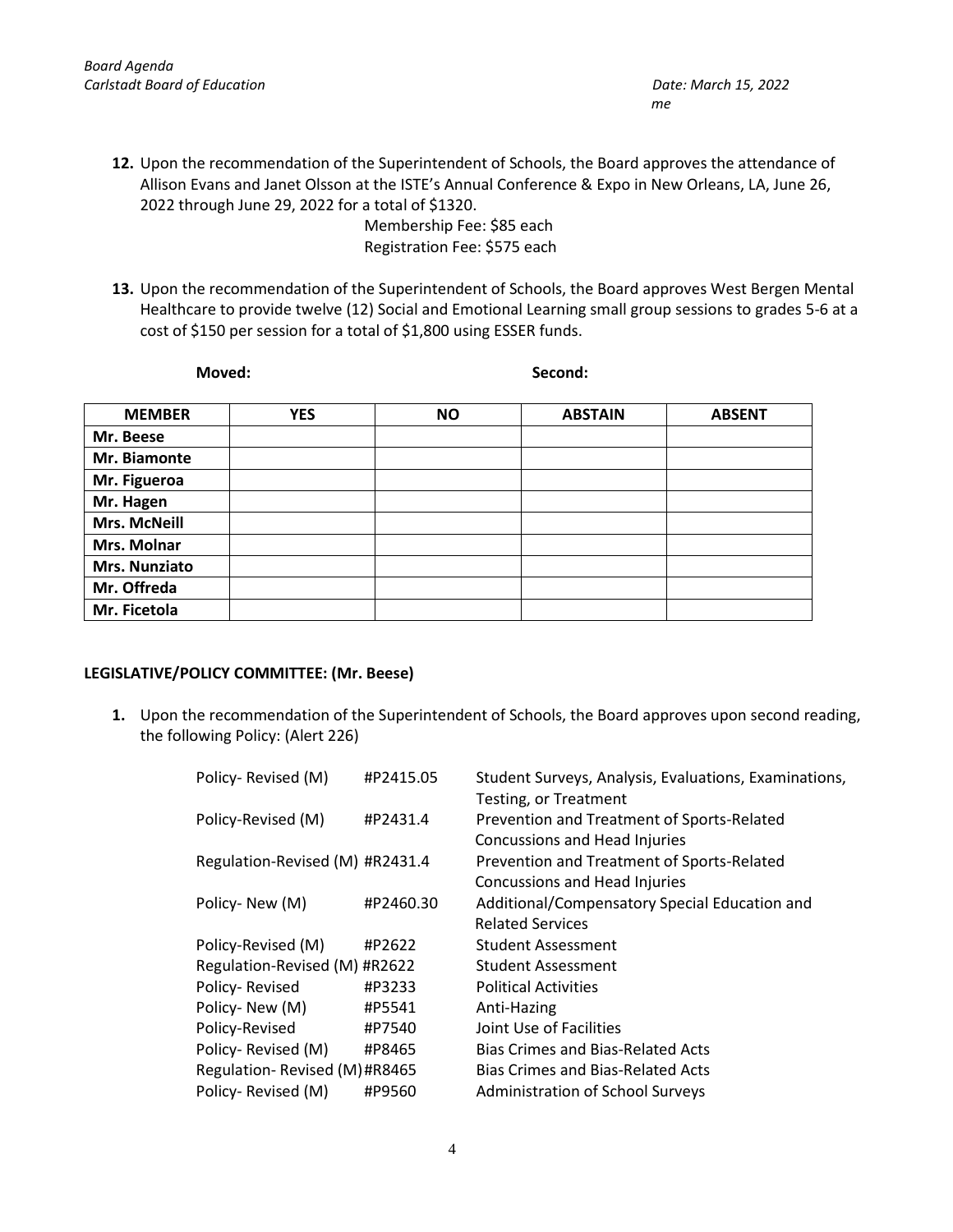#### **Moved: Second:**

| <b>MEMBER</b>       | <b>YES</b> | <b>NO</b> | <b>ABSTAIN</b> | <b>ABSENT</b> |
|---------------------|------------|-----------|----------------|---------------|
| Mr. Beese           |            |           |                |               |
| Mr. Biamonte        |            |           |                |               |
| Mr. Figueroa        |            |           |                |               |
| Mr. Hagen           |            |           |                |               |
| <b>Mrs. McNeill</b> |            |           |                |               |
| Mrs. Molnar         |            |           |                |               |
| Mrs. Nunziato       |            |           |                |               |
| Mr. Offreda         |            |           |                |               |
| Mr. Ficetola        |            |           |                |               |

### **BUILDING/GROUNDS/HISTORICAL COMMITTEE: (Mr. Biamonte)**

- **1.** Upon the recommendation of the Superintendent of Schools, the Board concurs with the request from Carlstadt Little League for their use of Gym A on February 20, 2022 and February 27, 2022 from 5-8 pm for clinics.
- **2.** Upon the recommendation of the Superintendent of Schools, the Board concurs with the request from Carlstadt Little League for their use of Gym A on Saturdays February 19, 2022 through April 2, 2022 from 4:30-6:30 pm for practice.
- **3.** Upon the recommendation of the Superintendent of Schools, the Board concurs with the request from Carlstadt Recreation for their use of Gym A on Monday, Wednesday and Fridays from 5-9 pm and Saturday and Sundays from 9 am-3 pm from February 28, 2022 through March 13, 2022 for basketball.
- **4.** Upon the recommendation of the Superintendent of Schools, the Board approves the request from Girl Scout Troop #98124 for their use of room #208 on March 28, 2022 from 4-5 pm for a meeting.
- **5.** Upon the recommendation of the Superintendent of Schools, the Board approves the request from the Carlstadt PTA for their use of room# 207 on April 6, 2022 from 5-8 pm for a painting event.

| Moved: |  |
|--------|--|
|        |  |

**Moved: Second:**

| <b>MEMBER</b>        | <b>YES</b> | <b>NO</b> | <b>ABSTAIN</b> | <b>ABSENT</b> |
|----------------------|------------|-----------|----------------|---------------|
| Mr. Beese            |            |           |                |               |
| Mr. Biamonte         |            |           |                |               |
| Mr. Figueroa         |            |           |                |               |
| Mr. Hagen            |            |           |                |               |
| <b>Mrs. McNeill</b>  |            |           |                |               |
| Mrs. Molnar          |            |           |                |               |
| <b>Mrs. Nunziato</b> |            |           |                |               |
| Mr. Offreda          |            |           |                |               |
| Mr. Ficetola         |            |           |                |               |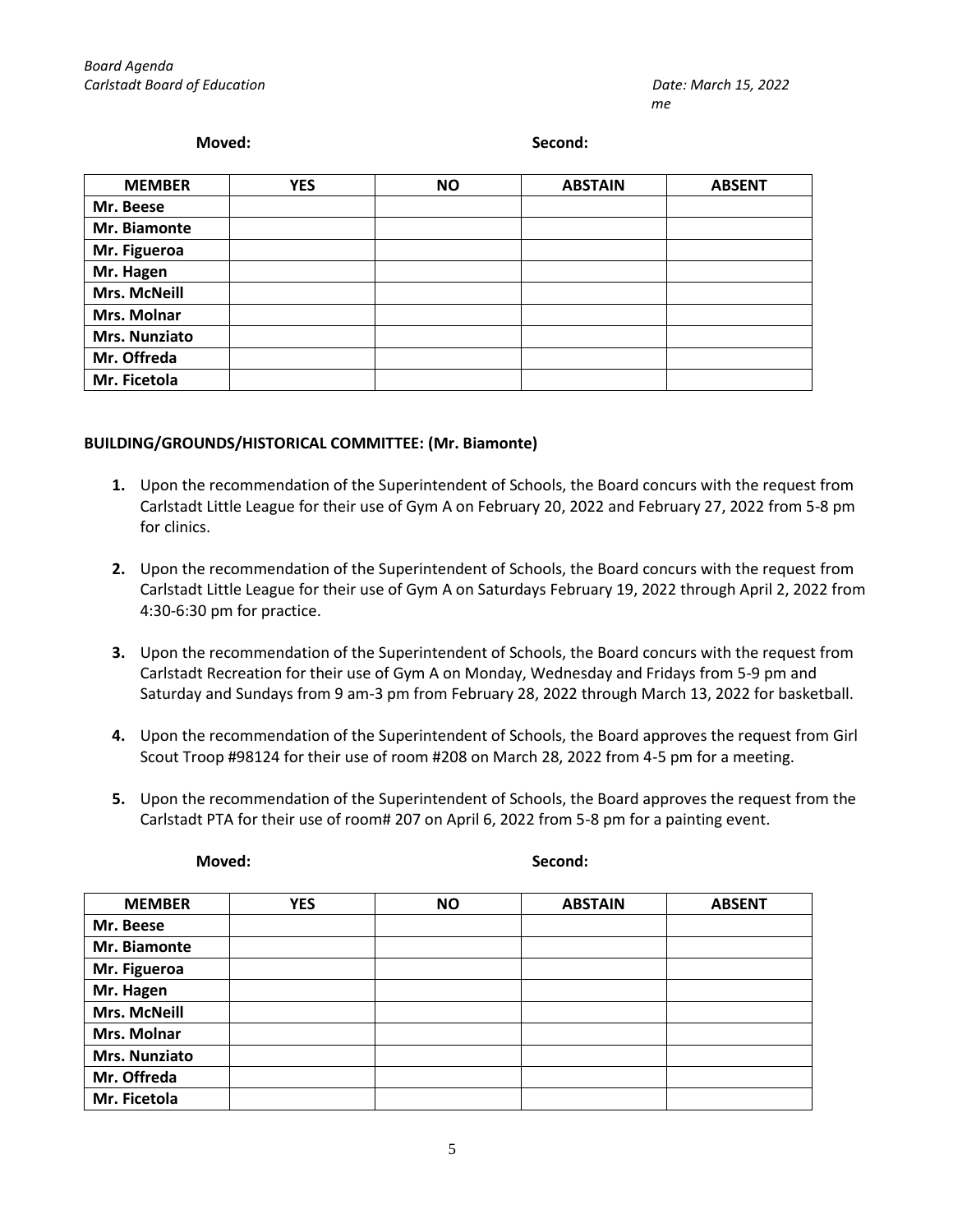## **FINANCE COMMITTEE: (Mr. Ficetola)**

- **1.** Upon the recommendation of the Superintendent of Schools, the Board approves the Board Secretary's report for the month ending January 2022 as presented pursuant to N.J.A.C. 6A:23-2:11(a), the Carlstadt Board of Education acknowledges receipt of the secretary's certification, and after review of the monthly financial report (appropriations section) certifies that, to the best of knowledge, as of January 2022 no major account or fund has been over-expended in violation of N.J.A.C. 6A:23-2:11(b), and that sufficient funds are available to meet the district's financial obligations for the remainder of the fiscal year.
- **2.** Upon the recommendation of the Superintendent of Schools, the Board approves the Cash Report of School Moneys for the month ending January 2022 as presented per N.J.A.C. 6A:23-2.11(c)4.
- **3.** Upon the recommendation of the Superintendent of Schools, the Board approves the transfer of funds for the month ending January 2022 as presented in accordance with N.J.S.A. 18A:22-8.1 and 18A:22-8.2 within the adopted 2021-2022 budget.
- **4.** Upon the recommendation of the Superintendent of Schools, the Board approves the current bills for February and March 2022 as presented.
- **5.** Upon the recommendation of the Superintendent of Schools, the Board approves/accepts the 2020- 2021 Audit/Comprehensive Annual Financial Report (CAFR).
- **6.** Upon the recommendation of the Superintendent of Schools, the Board approves/accepts the 2020- 2021 Audit Recommendations/Auditors Management Report.
- **7.** Upon the recommendation of the Superintendent of Schools, the Board approves/accepts the 2020- 2021 Audit Synopsis.
- **8. A RESOLUTION** appointing the Board of Trustees Fund Commissioner to the Bergen Municipal Employee Benefits Fund (BMED)

**WHEREAS**, the Carlstadt Board of Education is a member of the Bergen Municipal Employee Benefit Fund (hereinafter the BMED); and

**WHEREAS**, in accordance with the By-Laws and more specifically, the requirements of membership in the BMED, the Board of Trustees must appoint a Fund Commissioner to represent the Board of Trustees in all pertinent BMED affairs.

**NOW, THEREFORE BE IT RESOLVED**, by the Board of Trustees of the Carlstadt Board of Education, county if Bergen, State of New Jersey that

## **Megan Slamb, Business Administrator/Board Secretary**

Is hereby appointed to serve as the Board of Trustees Fund Commissioner, to the Bergen Municipal Employee Benefits Fund, effective upon adoption of the Resolution, and

**BE IT FURTHER RESOLVED**, a certified copy of this Resolution shall be forwarded to the Fund through the Board of Trustees Risk Management Consultant.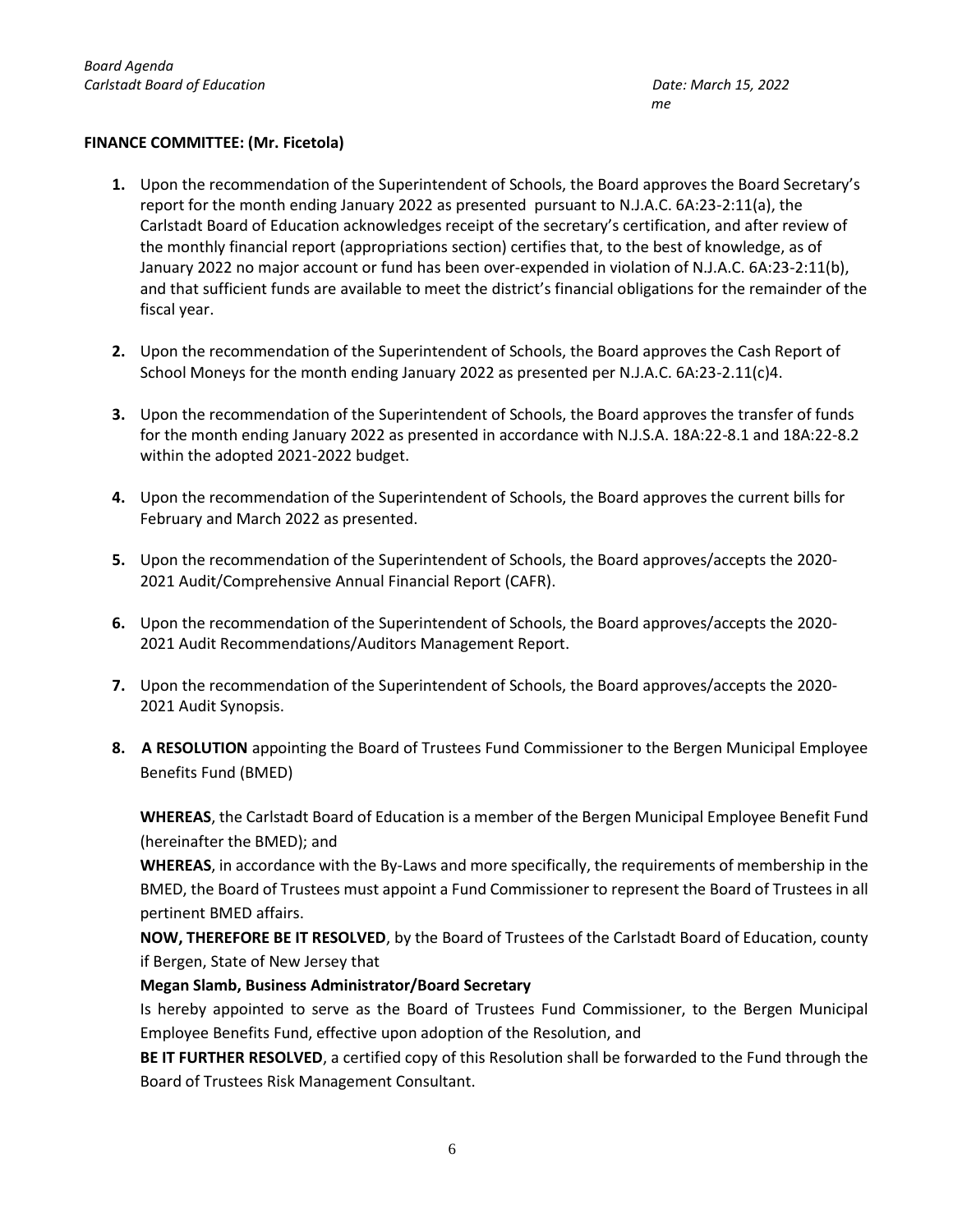## **9. Adoption of Tentative Budget 2022-2023**

Upon the recommendation of the Superintendent of Schools, the Carlstadt Board of Education approves the 2022-2023 Preliminary Budget as follows:

| General Fund         | \$13,097,397 |
|----------------------|--------------|
| Special Revenue Fund | \$203,238    |
| Debt Service         | \$1,551,038  |
| <b>TOTAL</b>         | \$14,851,673 |

The amount to be raised by taxation is:

| General Fund | \$11,323,329 |
|--------------|--------------|
| Debt Service | \$1,551,038  |
| <b>TOTAL</b> | \$12,874,367 |

**BE IT RESOLVED;** that the Carlstadt Board of Education authorizes the submission of the 2022-2023 Preliminary Budget and all required supporting documentation to the County Superintendent in accordance with the statutory deadline for review and approval.

**BE IT FURTHER RESOLVED**; that the public hearing be held in the Carlstadt Public School Cafeteria, 550 Washington Street, Carlstadt, New Jersey on **May 3, 2022** at **6:00 pm**.

- **10.** Upon the recommendation of the Superintendent of Schools, the Board concurs with the service agreement with Union County Educational Services Commission to perform home instruction for the 2021-2022 not to exceed \$1,400 for student id#22941.
- **11.** Upon the recommendation of the Superintendent of Schools, the Board approves the agreement with South Bergen Jointure Commission for Occupational evaluation for 2021-22 school year, not to exceed \$300 for student #23234.
- **12.** Upon the recommendation of the Superintendent of Schools, the Board approves the agreement with Hillmar, LLC for Bilingual- Speech/ Educational and Psychological evaluations for 2021-2022 school year, not to exceed \$1,650 for student ID#22954.
- **13.** Upon the recommendation of the Superintendent of Schools, the Board approves with Frontline Technologies, LLC and the Carlstadt Public School for translation of IEP/eligibility for the 2021-2022 school year not to exceed \$195.45 for student #22843.
- **14.** Upon the recommendation of the Superintendent of Schools, the Board approves the agreement with Hillmar to perform evaluation for Bilingual and Psychological evaluations for the 2021-2022 school year not to exceed \$1,100 for a student #22975.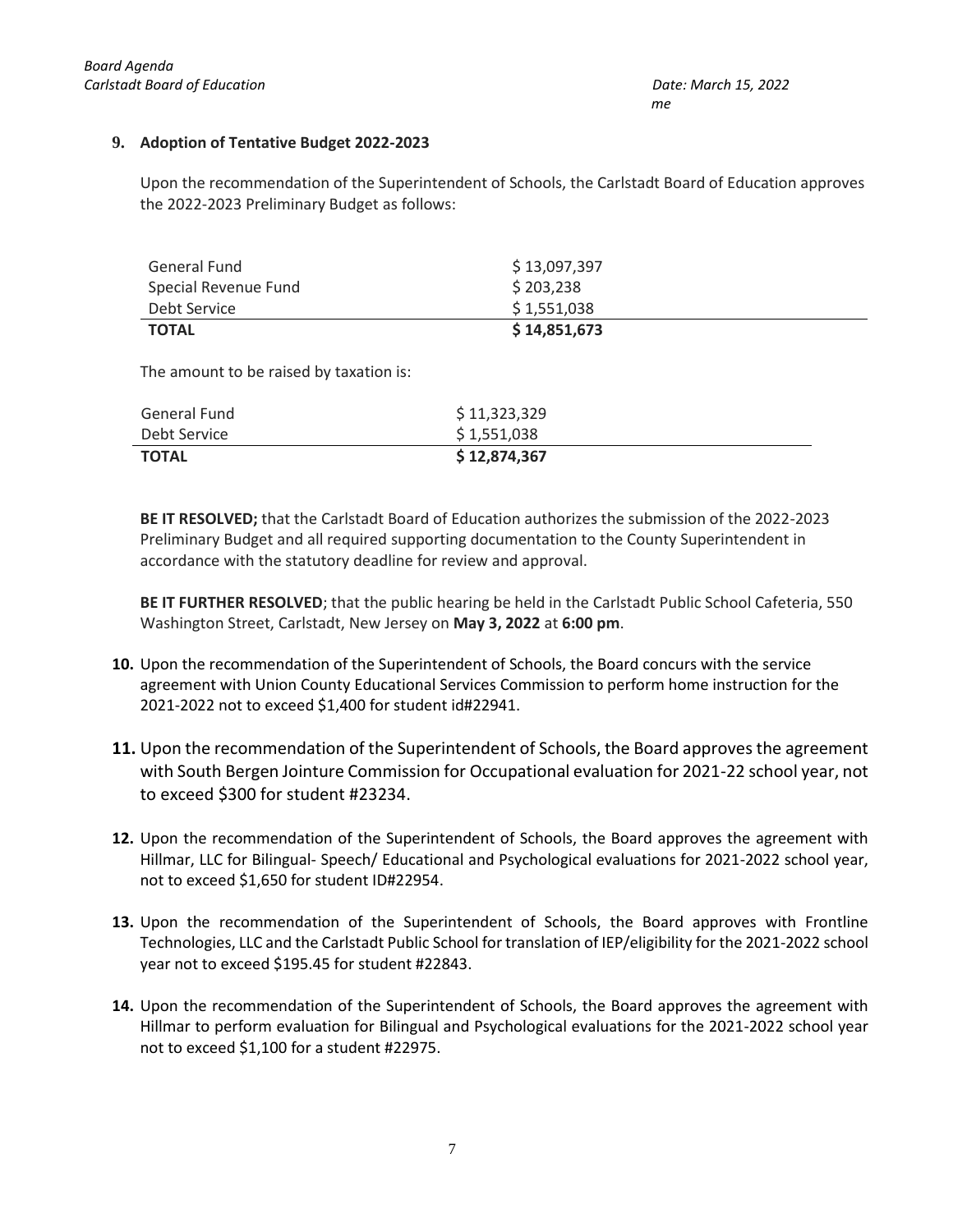- **15.** Upon the recommendation of the Superintendent of Schools, the Board approves the service agreement with St. Joseph's Healthcare – Dr. Patel to perform a neurological Evaluation for the 2021- 2022 school year not to exceed \$450 for student #23153.
- **16.** Upon the recommendation of the Superintendent of Schools, the Board approves the agreement with Hillmar to perform evaluations for Bilingual and Psychological for the 2021-2022 school year not to exceed \$1,100 for a student #23132.
- **17.** Upon the recommendation of the Superintendent of Schools, the Board approves the agreement with South Bergen Jointure Commission for Occupational evaluation for 2021-2022 school year, not to exceed \$300 for student #23191.
- **18.** Upon the recommendation of the Superintendent of Schools, the Board approves the agreement with South Bergen Jointure Commission for Physical Therapy evaluation for 2021-2022 school year, not to exceed \$300 for student #23432.
- **19.** Upon the recommendation of the Superintendent of Schools, the Board approves the agreement with Hillmar to perform evaluations for Bilingual, Educational and Psychological for the 2021-2022 school year not to exceed \$1,100 for a student #23132.
- **20.** Upon the recommendation of the Superintendent of Schools, the Board approves a contract with the South Bergen Jointure Commission for the 2021-2022 school year in the amount of \$24,000 pro-rated for student #23406.

| <b>MEMBER</b>        | <b>YES</b> | <b>NO</b> | <b>ABSTAIN</b> | <b>ABSENT</b> |
|----------------------|------------|-----------|----------------|---------------|
| Mr. Beese            |            |           |                |               |
| Mr. Biamonte         |            |           |                |               |
| Mr. Figueroa         |            |           |                |               |
| Mr. Hagen            |            |           |                |               |
| <b>Mrs. McNeill</b>  |            |           |                |               |
| Mrs. Molnar          |            |           |                |               |
| <b>Mrs. Nunziato</b> |            |           |                |               |
| Mr. Offreda          |            |           |                |               |
| Mr. Ficetola         |            |           |                |               |

**Moved: Second:**

#### **UNFINISHED BUSINESS**

## **NEW BUSINESS**

#### **HEARING OF CITIZENS:**

Any citizen present, who wishes to be heard, should raise his/her hand to be recognized, state name and address, and limit remarks to five minutes in accordance with board policy. Matters of a personal nature must first have been exhausted through the proper channels. The hearing of citizens shall not exceed one hour.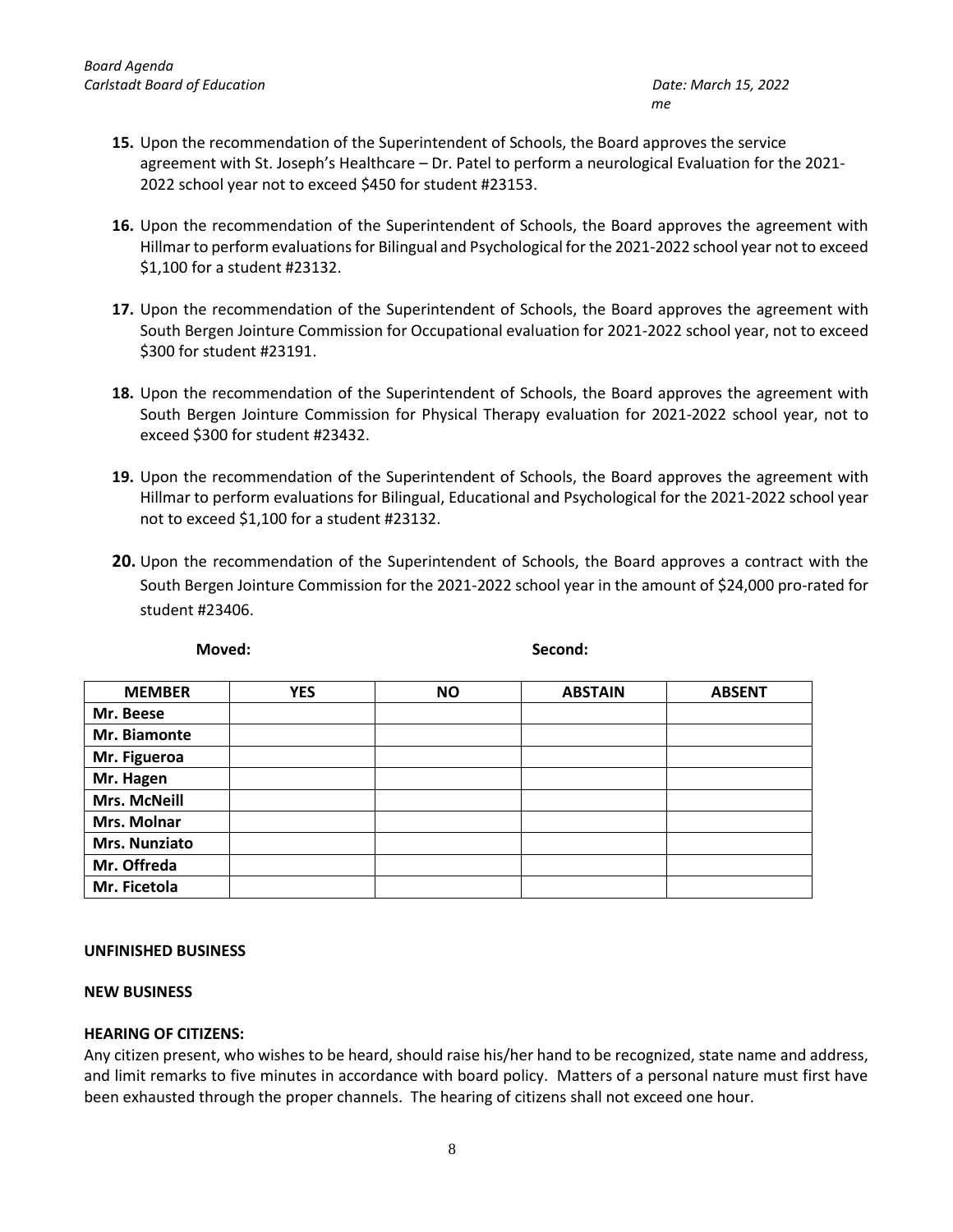President closes hearing of citizens.

#### **ANY ACTION ARISING FROM HEARING OF CITIZENS**

### **RECESS INTO EXECUTIVE SESSION** *(if needed)*

- WHEREAS, the Open Public Meetings Act and Carlstadt board policy reserve the right within the **constraints of state law to sit in executive session; and**
- **WHEREAS, there now exists a need for this board to meet in an executive session; now, therefore, be it RESOLVED, that the Carlstadt Board of Education hold an executive session for the purpose of personnel and be it further**
- **RESOLVED, that the public will be informed either later this evening after reconvening the public meeting; or at a future public meeting, said date is not predictable at the present time.**

Motion to recess

#### **ROLL CALL VOTE:**

**Moved: Second:**

| <b>MEMBER</b>       | <b>YES</b> | <b>NO</b> | <b>ABSTAIN</b> | <b>ABSENT</b> |
|---------------------|------------|-----------|----------------|---------------|
| Mr. Beese           |            |           |                |               |
| Mr. Biamonte        |            |           |                |               |
| Mr. Figueroa        |            |           |                |               |
| Mr. Hagen           |            |           |                |               |
| <b>Mrs. McNeill</b> |            |           |                |               |
| Mrs. Molnar         |            |           |                |               |
| Mrs. Nunziato       |            |           |                |               |
| Mr. Offreda         |            |           |                |               |
| Mr. Ficetola        |            |           |                |               |

Motion to reconvene

**Moved: Second:**

| <b>MEMBER</b>       | <b>YES</b> | <b>NO</b> | <b>ABSTAIN</b> | <b>ABSENT</b> |
|---------------------|------------|-----------|----------------|---------------|
| Mr. Beese           |            |           |                |               |
| Mr. Biamonte        |            |           |                |               |
| Mr. Figueroa        |            |           |                |               |
| Mr. Hagen           |            |           |                |               |
| <b>Mrs. McNeill</b> |            |           |                |               |
| Mrs. Molnar         |            |           |                |               |
| Mrs. Nunziato       |            |           |                |               |
| Mr. Offreda         |            |           |                |               |
| Mr. Ficetola        |            |           |                |               |